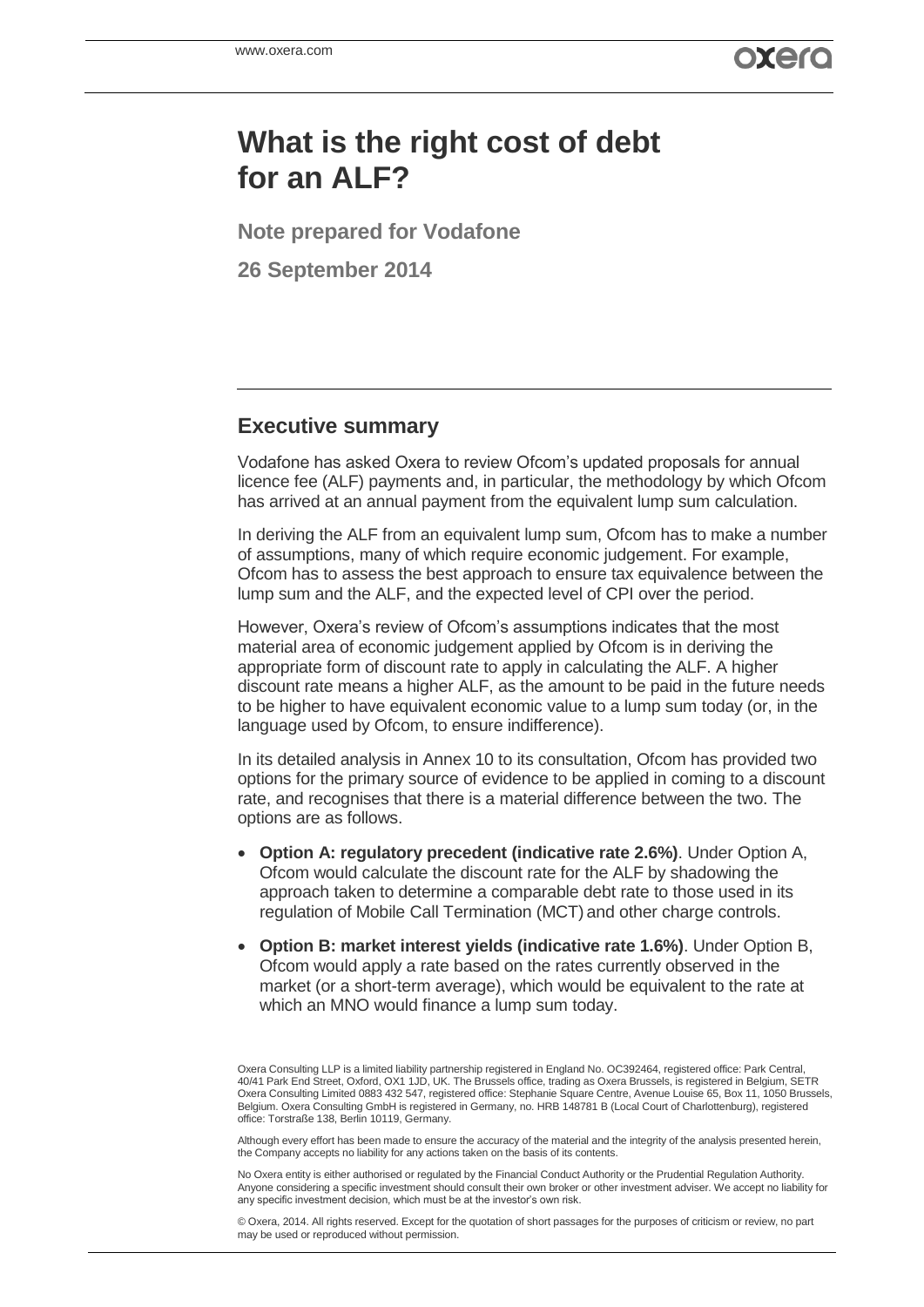Ofcom provides arguments for both options. It then concludes that Option A is the more appropriate, and uses a rate based on this option (2.6%). We review this assessment below.

Overall, our analysis indicates that, of the two options, Option B is more consistent with Ofcom's objectives in setting the ALF. It is the rate which is consistent with Ofcom's stated approach of deriving a lump sum and ensuring indifference between the payment of a lump sum and the equivalent ALF payment.

By contrast, the arguments in support of Option A are more relevant to the regulatory context of charge controls. These arguments are relevant to a scenario where prices and the assumed WACC are reset regularly, and where a longer-term average may therefore be more appropriate for providing a stable basis for regulated prices. They are also relevant to assessing the cost of equity, which is generally based on very long-term averages, rather than the cost of debt, which tends to be based on market data.

In summary, our assessment of Ofcom's approach is that it fails to give weight to the arguments around the use of a market cost of debt, which are more relevant to the derivation of an ALF than the more complex approaches used in a charge control environment. It will therefore create distortions between the competitive positions of a lump-sum payer (such as BT) and an ALF payer.

Our analysis concludes that, at a minimum, greater weight should be given to current market yields—Ofcom's Option B. However, we also note below that the cost of debt applied by Ofcom is high and does not represent a conservative assumption, as it is based on a 20-year bond yield. The average life of an ALF is closer to ten years.

This is because, under the ALF arrangement, the lump sum is, in effect, repaid ('amortised') over the life of the ALF, rather than at the end of the 20-year period. Correcting for this reduces the appropriate discount rate to **around 1.0% (posttax, real)** relative to Ofcom's calculation of 1.6% (post-tax, real).

# **1 Background**

This section considers the process by which Ofcom has arrived at its further consultation on the ALF, and the specific issues within that process that are subject to review in this note.

## **1.1 Determining the proposed ALF**

Ofcom has issued a series of consultations, culminating in July with its further consultation on ALF costs.<sup>1</sup> Based on this consultation process, Ofcom proposes to calculate the ALF using a discount rate of **2.6%, post-tax, relative to CPI inflation**. This is equivalent to a discount rate of around 5.8% on a pre-tax, nominal basis.

The relevant consultations are:

j

 Ofcom (2013), 'Annual licence fees for 900 MHz and 1800MHz spectrum: Consultation', October ('Ofcom's initial consultation');

 $<sup>1</sup>$  Ofcom (2014), 'Annual licence fees for 900 MHz and 1800 MHz spectrum. Annex 10', 1 August.</sup>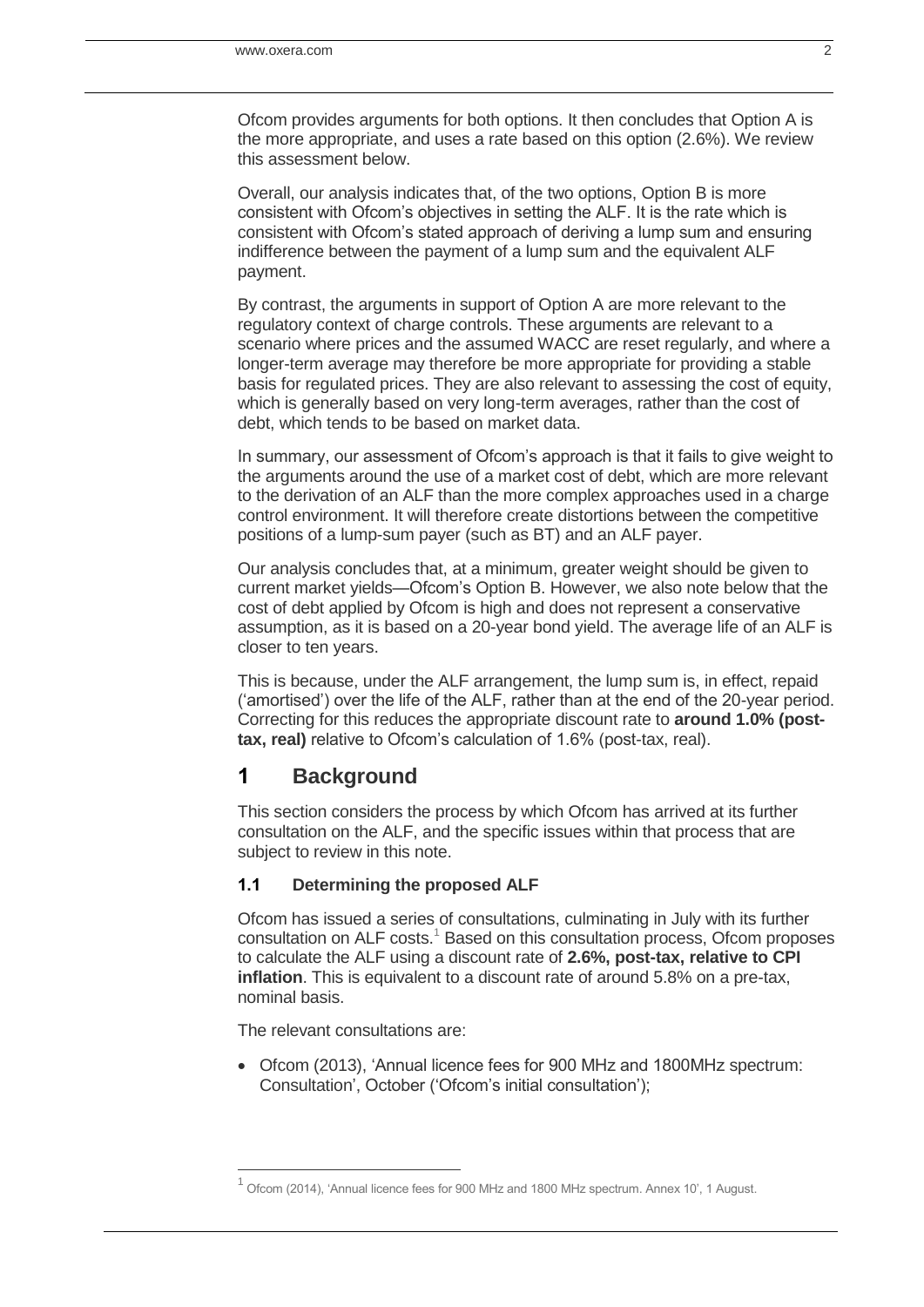- Ofcom (2014), 'Annual licence fees for 900 MHz and 1800MHz: methodology to derive a discount rate consistent with CPI inflation', April ('Ofcom's CPI consultation');
- Ofcom (2014), 'Annual licence fees for 900 MHz and 1800 MHz spectrum, Further consultation', August ('Ofcom's further consultation').

#### **1.2 Scope of Oxera's review**

In considering Ofcom's approach to calculating the ALF, we consider below the key assumptions made by Ofcom in coming to its proposed cost of debt.

In particular, we focus on Ofcom's consultation on the choice of the appropriate benchmark when setting the discount rate. Ofcom considers two options—the MCT rate (Option A), and the current cost of debt (Option B). Ofcom chooses the MCT rate, but acknowledges that there is a significant difference between the two, with the cost of debt under Option A being 1% higher than that under Option B.

We also note in section 4 below that 1.6% represents a relatively high assumption for the current cost of debt (post-tax, real), and therefore that this further increases the potential for error by choosing Option A—i.e. 2.6%.

This relates to Ofcom's choice of bond duration. Ofcom proposes that the cost of debt should be based on a bond of around 20 years, which is equivalent to borrowing all of the lump sum using 20-year debt. As highlighted in our initial report, $2$  this is not the pattern of payment to Ofcom under the ALF. Hence the ALF payments represent the repayment of a loan with an *average* duration signficantly less than a single 20 year bond..

In this note we explain why these assumptions, but in particular the choice of benchmark rate, result in a cost of debt that will be materially above that which would achieve Ofcom's objective of indifference for the owner of spectrum between the ALF and the equivalent lump sum value.

We note that Ofcom has argued that its approach is 'conservative'. In practice, in both in choosing Option A over Option B, and in how it defined the level of the cost of debt for Option B, Ofcom appears to have chosen a value close to the top end of what could be justified, and therefore the approaches taken here do not appear to be consistent with the stated intention of a conservative approach.

More generally, although our analysis focuses on these areas, we would also highlight that Ofcom's approach more generally does not appear to be conservative, for example in the choice of RPI to CPI adjustment discussed in our previous report. In coming to a final decision, we expect that Ofcom will need to consider an appropriate balance of caution between setting the discount rate too high and setting it too low, and the level of risk that could arise in either case.

# **2 What is the right approach to determining the discount rate?**

## **2.1 Ofcom's approach**

j

In coming to a view about the appropriate benchmark rate, Ofcom considered the following two sources of evidence.

 $^2$  Oxera (2014), 'What is the right discount rate for an ALF? An alternative approach', January.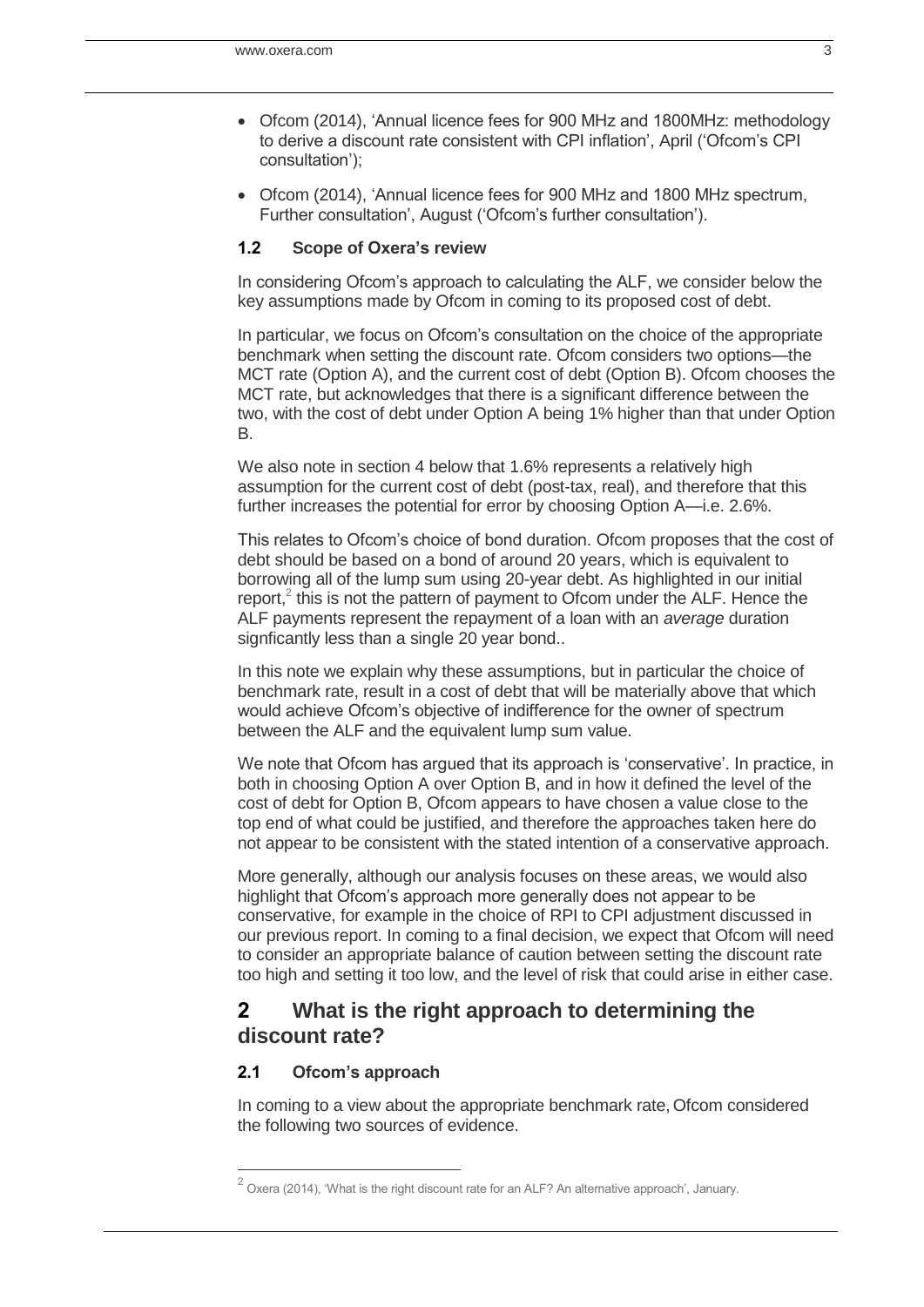- **Regulatory precedent**—and, in particular, Ofcom's approach to the cost of debt in MCT and other charge controls ('Option A').
- **Market interest rates** ('Option B').

Ofcom states:

In principle, there are two ways of deriving a debt rate. The first is to consider the spread of the debt over nominal UK government gilts, then add this to our estimate of the risk-free rate. This is the approach we typically take in calculating the cost of debt in estimating the WACC. The second would be to just take the current yield to maturity (YTM) of the debt, which reflects the expected rate of return on the debt if it was bought today and held to maturity. This reflects actual market data on the return investors expect from holding this asset. We show the results of both approaches in turn, and then assess which we consider to be the more appropriate approach $3$ 

As discussed further below, Ofcom proposes to use the approach based on regulatory precedent. In conclusion, Ofcom states:

Option A is also the approach we generally take in calculating the cost of debt for the WACC for a similar reason of consistency through time, and so there is also a potential benefit from regulatory consistency to consider. Moreover, this will ensure consistency between different stakeholders and different market interventions. We also note that the Competition Commission took a similar approach to deriving the risk-free rate in their cost of equity calculation in the recent NIE determination, where it used a risk-free rate of 1-1.5%.<sup>4</sup>

In this note we have considered these two options further, consistent with Ofcom's approach. Overall, we consider that the arguments are not strongly supportive of the precedent approach. We discuss below that the Competition Commission precedent in respect of NIE actually employed a different methodology to determining the cost of debt to that proposed by Ofcom.

We do not consider that Ofcom has to choose a cost of debt which gives weight to only one of the two approaches, if it considers that both have merit. However, if it is to use one option by preference, then the arguments for market yields appear to be more consistent with the wider framework of what the ALF policy objective is trying achieve and under which the ALF is being calculated.

#### **2.2 Oxera's assessment of Ofcom's two options**

We discuss below the differences between the circumstances of the regulatory precedent and the situation around the ALF. Our analysis suggests that, in setting an ALF, it would be appropriate to give more weight to the current market yields (Option B) than the regulatory precedent (Option A). We consider three points below which support this approach:

- **the nature of the ALF decision (section [2.3\)](#page-4-0)** and the difference between the regulatory considerations in setting the ALF (which are designed to promote equivalence between the ALF and a lump sum) and those in setting price controls, such as MCT;
- **developments in regulatory precedent in setting the cost of debt (section [2.4\)](#page-5-0)**, which imply that the use of a long-term 'benchmark' risk-free

 3 Ofcom's further consultation, para. A10.9. 4

Ofcom's further consultation, para. A10.30. See Competition Commission (2014), 'Northern Ireland Electricity Limited price determination. A reference under Article 15 of the Electricity (Northern Ireland) Order 1992', 26 March.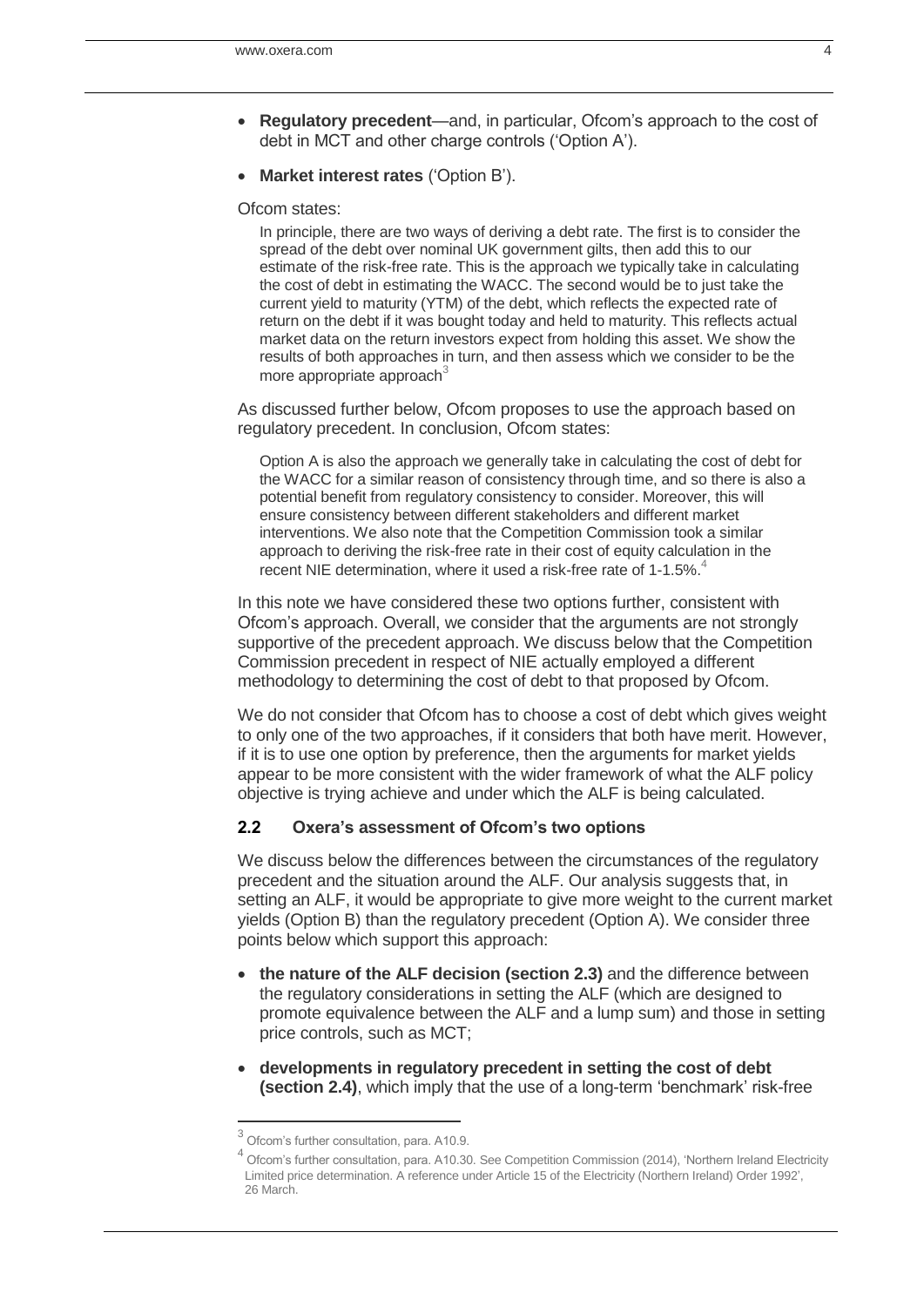rate is, in any case, no longer the standard approach applied for setting the cost of debt (although it may be more appropriate for the cost of equity);

 **actual market data in recent years (section [2.3\)](#page-4-0)**, which shows that the current market prices have now been embedded for many years and that there is no clear rationale for giving limited weight to current yields.

## <span id="page-4-0"></span>**2.3 Nature of the ALF decision**

Ofcom's approach to the ALF is to consider the appropriate level of ALF that would make investors 'indifferent' between the ALF and the notional lump-sum spectrum purchase that it is using as a benchmark rate.

On this basis, and given that the ALF is in the nature of a fixed liability, Ofcom proposes to discount the ALF at the equivalent discount rate that would be applied to a comparable financial liability—i.e. the cost of debt.

However, Ofcom then takes an approach to assessing the level of the cost of debt which is arguably no longer consistent with that objective. An analysis of indifference would conclude that, to be indifferent, the notional MNO would need to be indifferent between borrowing fixed-rate debt *today* to purchase the spectrum through a lump sum, and purchasing the spectrum through the ALF. [Figure 2.1](#page-4-1) below, from Oxera's original submission, 5 highlights the simple decision that a notional MNO would have in choosing between an upfront investment and an ALF.



<span id="page-4-1"></span>**Figure 2.1 MNO's decision—ALF or upfront fee?**

#### Source: Oxera analysis.

j

Given that this is a 'one-off' decision, which will persist for 20 years from the date of the decision, the only way that indifference will be realised in practice is if that cost of debt reflects the actual cost of debt that would be incurred by incurring a fixed-rate liability at the same time.

Ofcom appears to recognise this in annex 10 to its consultation, which provides its analysis of the appropriate discount rate. However it calls the approach of using the current cost of debt 'Option B', and separately also considers an

<sup>&</sup>lt;sup>5</sup> Oxera (2014), 'What is the right discount rate for an ALF? An alternative approach', 17 January.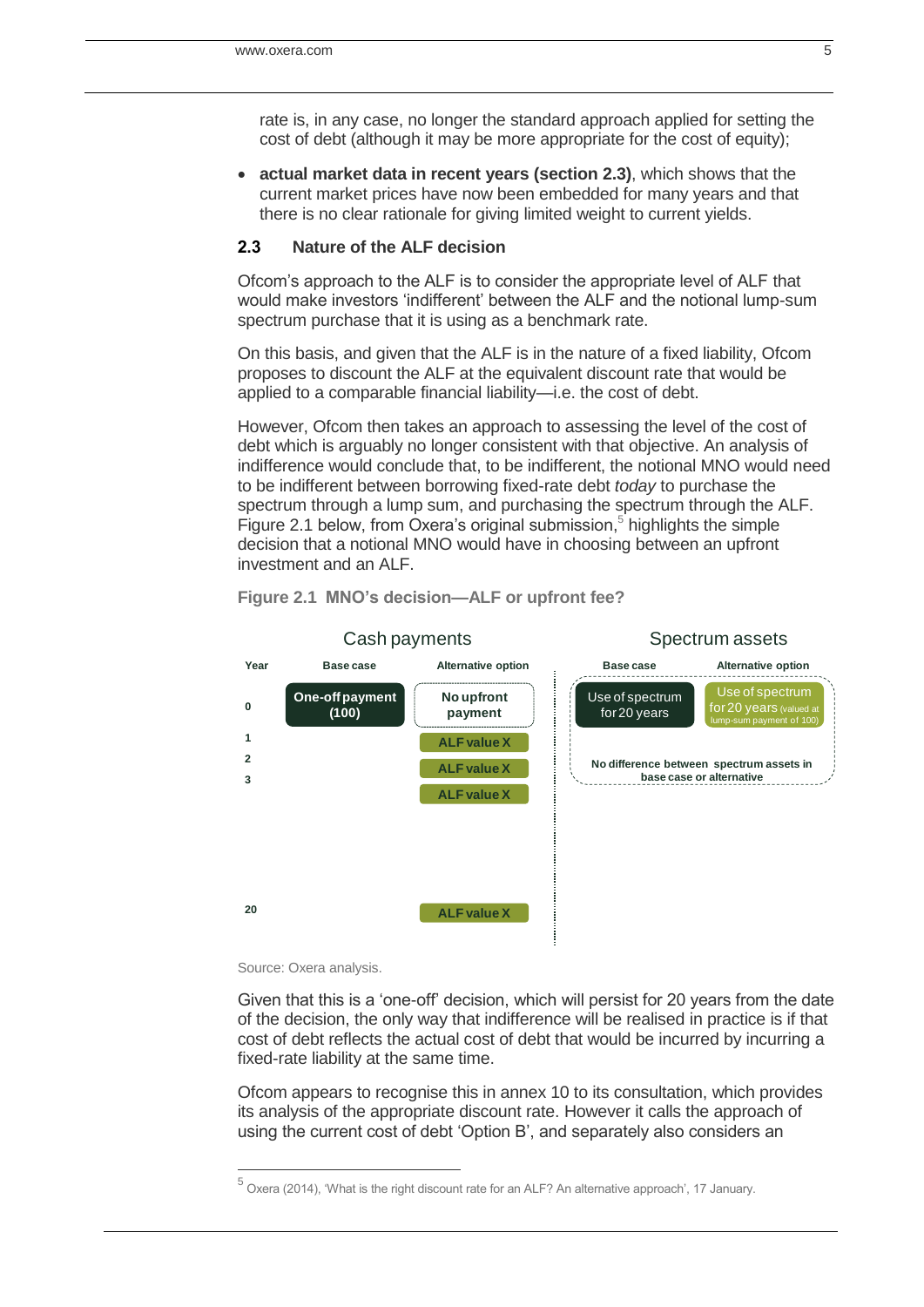additional option ('Option A') which involves taking a regulatory approach to the cost of debt, and is more comparable with Ofcom's approach in MCT. Ofcom then concludes that Option A is more appropriate. It quotes the following two main arguments.

**Regulatory precedent**. As discussed above, Ofcom states:

Option A is also the approach we generally take in calculating the cost of debt for the WACC for a similar reason of consistency through time, and so there is also a potential benefit from regulatory consistency to consider. Moreover, this will ensure consistency between different stakeholders and different market interventions.<sup>6</sup>

 **Unreliability of current market data**. Ofcom also discounts current yields on the basis of unreliability relative to longer-term trends. It states:

We may therefore be more interested in the long-term equilibrium market rate as reflected in Option A, which is likely to be less affected by short-term distortions.

These arguments have been extensively used by regulators, including Ofcom, in coming to a view on the cost of capital (and, in particular, the cost of equity) for price controls. It is less clear that they are relevant for the ALF decision illustrated in [Figure 2.1](#page-4-1) above.

#### <span id="page-5-0"></span>**2.4 Regulatory precedent**

In this section we consider the appropriate role of regulatory precedent, including why such precedent tends to give weight to longer-term averages, and why this may not be relevant in the case of the ALF. We also provide examples which illustrate that the approach proposed by Ofcom is not consistent with much of the wider precedent on the choice of a cost of debt, including in the Competition Commission's NIE determination.

#### **2.4.1 The aim of the approach in the regulatory precedent—providing a 'fair bet' over time**

We discuss below that the regulatory precedent is arguably no longer supportive of the 'long-term' approach to determining the cost of debt. More fundamentally, it is at odds with Ofcom's aims in setting the ALF. As Ofcom itself acknowledges, charge control decisions are different to the ALF decision, as they are reset every three years:

We are therefore setting these fees, including the discount rate, for an extended period of time. This makes potential short-term distortions more serious, since there are fewer prospects for these being removed in further reviews than in the case of setting WACC for periodic market reviews.<sup>8</sup>

However, this argument can also strongly support the use of current yields for the ALF. The point of using longer-term trends in regulatory precedent is partly around the assumption that the rate can then be reset over time, so that average rates will be consistent with average yields over time. If a consistent approach is taken, this will represent a 'fair bet', as investors will get a lower return when rates are rising and a higher return when rates are falling. This is illustrated in [Figure 2.2,](#page-6-0) which shows that, over recent years, when yields have been

 $\overline{a}$ 

<sup>6</sup> Ofcom's further consultation, para. A10.30.

<sup>&</sup>lt;sup>7</sup> Ofcom's further consultation, para. A10.29.

<sup>&</sup>lt;sup>8</sup> Ofcom's further consultation, para. A10.29.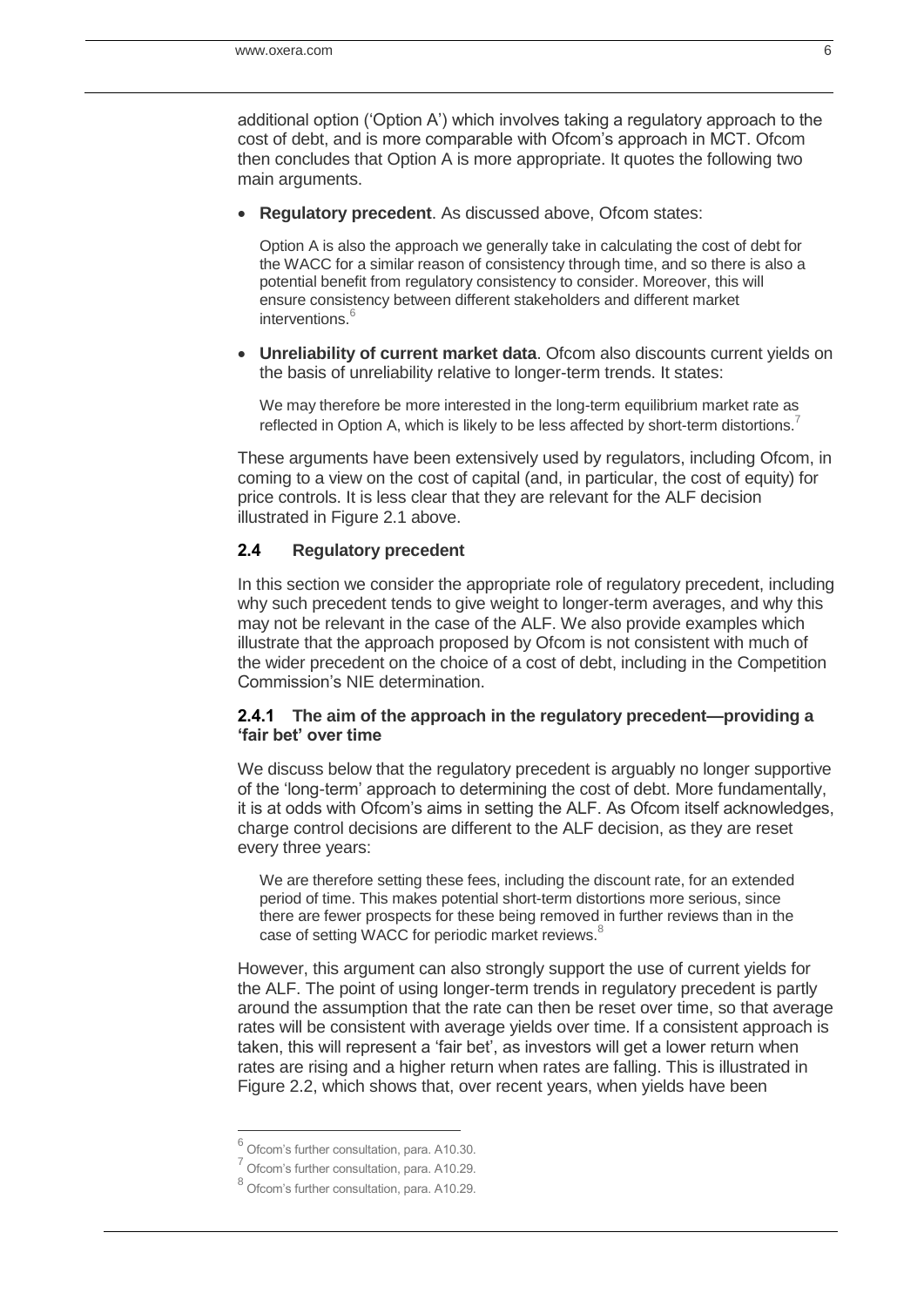declining, the assumed cost of debt in regulatory decisions has tended to be higher than market yields.



<span id="page-6-0"></span>**Figure 2.2 Evolution of real yields on corporate bonds (%)**

Note: CC, Competition Commission; ORR, Office of Rail Regulation; CAA, Civil Aviation Authority. The green dot denotes initial proposals, not final decisions. In determinations where the regulator sets a nominal rate of return (e.g. Ofcom), a real risk-free rate has been estimated using inflation assumptions reported by the regulator.

Source: Various regulatory documents, Datastream, and Oxera analysis.

In addition, this use of longer-term averages will generally take account of 'embedded debt', which means giving more weight to an average of past yields and expected future yields. The cost of debt allowance used by many regulators, including the risk-free rate, is designed to ensure that revenues from asset investments cover the average cost (or, at least, the expected average cost) of funding those investments over the asset lives.

Neither of these arguments is obviously relevant to the ALF decision. In the context of the ALF, the only 'fair bet' is to set the cost of debt at current ratesany other rate will embed an expected loss (or, theoretically, a gain) for the companies. Therefore, any other approach would not represent indifference between the ALF and the equivalent lump sum.

In illustrating this, it is instructive to consider the approach that would be most consistent with the indifference principle, which would be to give the MNOs the option either to pay a lump sum or to pay the ALF proposed by Ofcom. In the case of Option A, it is apparent from Ofcom's own analysis that the companies would not be indifferent—indeed, they would make significant value gains from the lump-sum approach (funded by debt at a rate materially below 2.6%).

If Ofcom were to set the ALF using Option A, it would therefore be moving away from this indifference principle.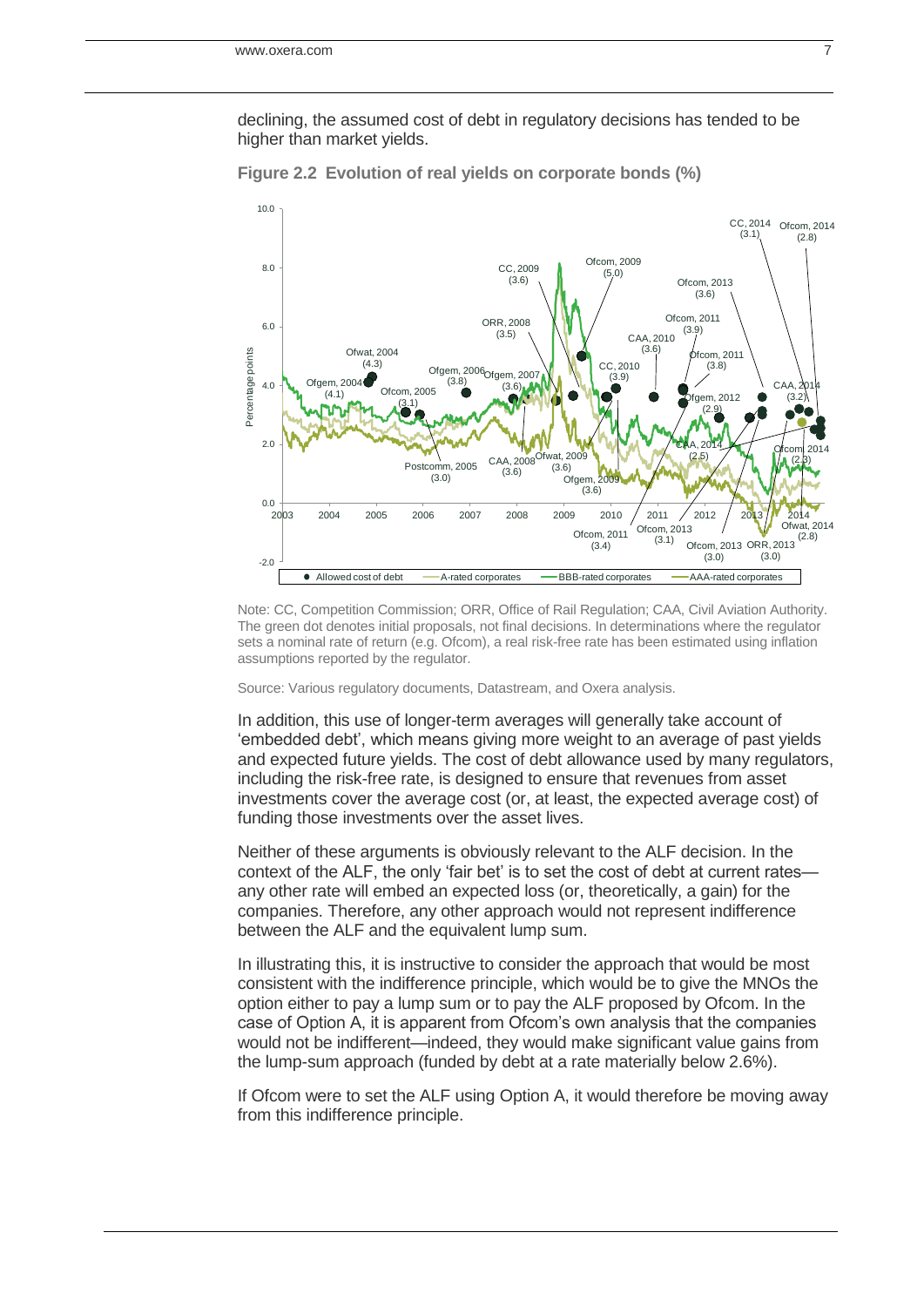#### **Only the companies can resolve the uncertainty over market rates under the ALF framework**

The second argument provided by Ofcom is based on the assumption that it is 'better' to use a longer-term average to allow for uncertainty around current market rates.

Our analysis below suggests that current rates are not actually subject to major uncertainty in the short to medium term. However, in any case, this argument is based on the premise that using a longer-term rate would resolve this uncertainty. In the case of the ALF, it does the opposite, and fixes the rate for 20 years at a level that cannot be matched by the companies. The use of longerterm average yields (where these differ from current market yields) may be appropriate when the regulator is seeking to achieve longer-term price stability, and has the ability to resolve any persistent short-term differentials between its predictions and actual market yields through regular regulatory reviews.

In the case of the ALF, the regulator has committed to a long-term stable discount rate. It is not feasible to correct for any differential embedded today, and the only way to give investors the opportunity to resolve this risk is to set rates based on current yields, which investors could, in theory, match through their financing approach for an equivalent lump sum.

## **2.4.2 Recent regulatory precedent in setting the cost of debt**

In this section we consider Ofcom's argument for its use of 2.6%, and specifically the case that 2.6% is consistent with the use of longer-term rates by other regulators, including the Competition Commission. We agree with Ofcom that there is an argument for continuing to give weight to longer-term yields when making assumptions for the WACC or the discount rate to be used in regulatory charge control decisions. However, there are two key differences between the ALF decision and that type of precedent:

- first, the ALF is a **one-off decision** (discussed in the previous section);
- second, the ALF decision relates to the **cost of debt**, not the cost of equity.

In its consultation, Ofcom makes specific reference to the Competition Commission decision on NIE.<sup>9</sup> It states:

We also note that the Competition Commission took a similar approach to deriving the risk-free rate in their cost of equity calculation in the recent NIE determination, where it used a risk-free rate of  $1-1.5\%$ <sup>10</sup>

While the Competition Commission did use a longer-term average in relation to the risk free rate used for deriving the cost of equity, it did not use a longer-term average for the cost of debt. This may appear inconsistent, but reflects the different contexts when deriving a cost of equity and a cost of debt.

 The **cost of equity cannot be directly observed, and its assessment draws on long-term yields**. The estimation of the cost of equity is based on theoretical models, generally the capital asset pricing model (CAPM). Such models approximate investor behaviour and create a model for the level of return required by equity investors in particular businesses. While there are a

j

<sup>9</sup> Competition Commission (2014), 'Northern Ireland Electricity Limited price determination. A reference under Article 15 of the Electricity (Northern Ireland) Order 1992'.

<sup>10</sup> Ofcom's further consultation, para. A10.30.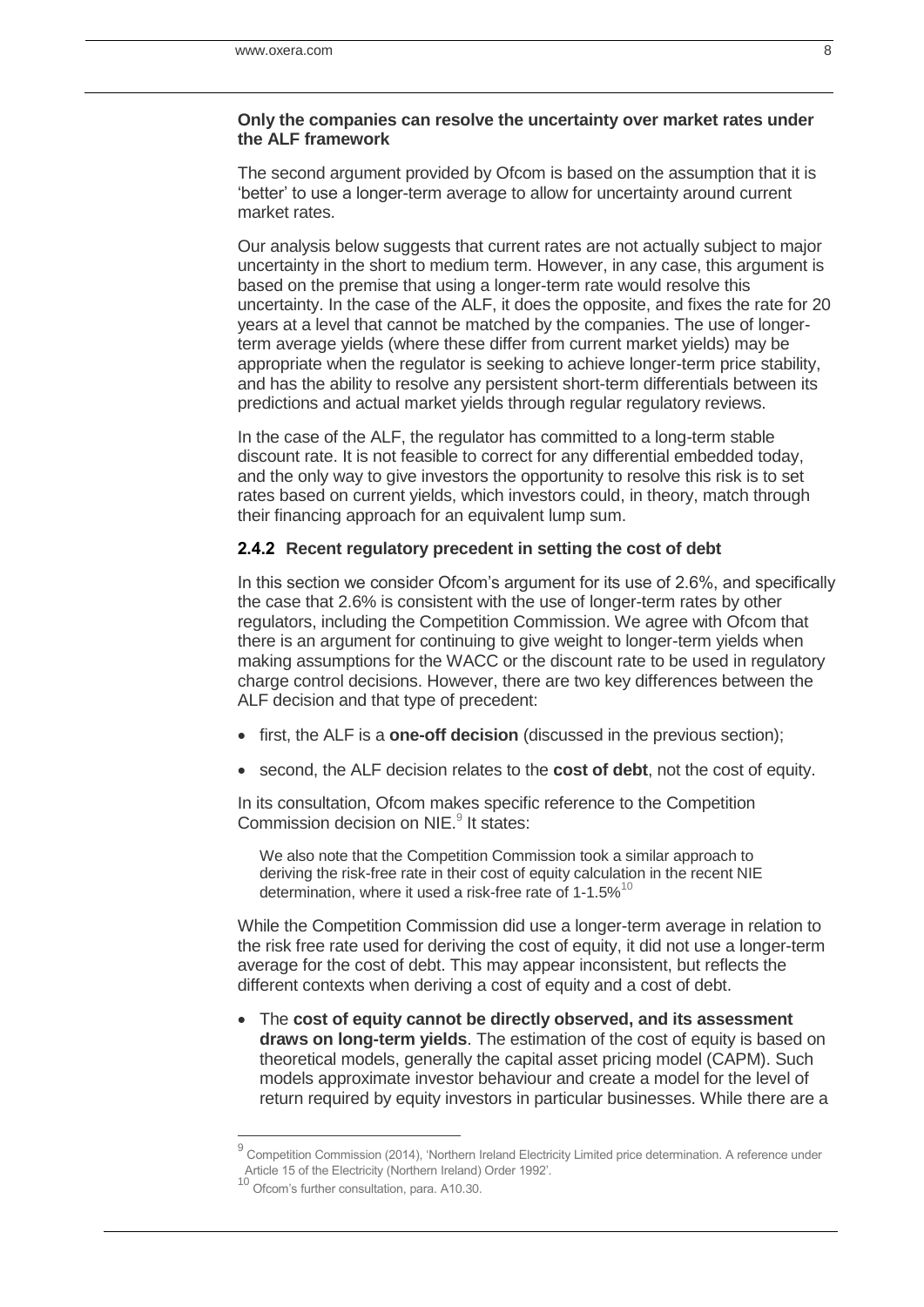j

variety of such models, they all have key assumptions in common with the CAPM—i.e. that the level of (average) return will increase with the level of risk taken by investors, and that this will represent a premium to the return available on government bonds.

In the context of the CAPM, this is estimated through the use of a total market return, relative to the risk-free rate. The derivation of these parameters is complex. However, the most common approach to estimating this differential between the total market return and the risk-free rate is by using long-term data. A common source of such data is the tables of long-term returns prepared annually by Dimson, Marsh and Staunton (DMS).<sup>11</sup> There are complex theoretical questions about how to balance the long-term yields that have persisted over most of this period with the potential that current investors may have lower expectations in a low interest rate environment. Given the uncertainty over the 'right' assumption, some bodies, including the Competition Commission, have tended to give more weight to longer-term averages. Another option is to reduce the risk-free rate below Ofcom's levels, closer to market yields, and then increase the equity market risk premium, which would be consistent with the approach taken by the CAA.<sup>1</sup>

 The **current cost of debt can be directly observed, and regulators no longer operate a strict 'risk-free rate + observed debt premium = assumed cost of debt rule'**. The consequence of the long-term approach to the cost of equity is that the regulator may assume a risk-free rate that is different from that observable in the market. Applying a debt premium to such a risk-free rate will therefore result in a cost of debt which is also different to that in the market. This is the effect observed in the analysis in Ofcom's further consultation, and is the reason for the 1% differential between Option A and Option B. In much of the precedent, the regulators have increasingly recognised that the setting of the cost of debt therefore needs to give more weight to the observed levels of the cost of debt, given that financing is not, in reality, over a notional long-term horizon, but tends to be focused around 10– 20 years. This is the approach taken by the Competition Commission in its NIE decision. The Competition Commission explicitly did not use the same risk-free rate in coming to a view on the cost of debt, but instead observed actual yields on NIE's bonds.

This is illustrated in [Table 2.1,](#page-9-0) which compares the approach taken to the riskfree rate and cost of debt by regulators, including the Competition Commission, in recent decisions.

<sup>&</sup>lt;sup>11</sup> The latest DMS publication is Dimson, E., Marsh, P. and Staunton, M. (2014), 'Credit Suisse Global Investment Returns Yearbook 2014'.

<sup>&</sup>lt;sup>12</sup> For example, this is summarised in Figure 5.1 of Civil Aviation Authority (2013), 'Estimating the cost of capital: a technical appendix to the CAA's Final Proposal for economic regulation of Heathrow and Gatwick after April 2014'.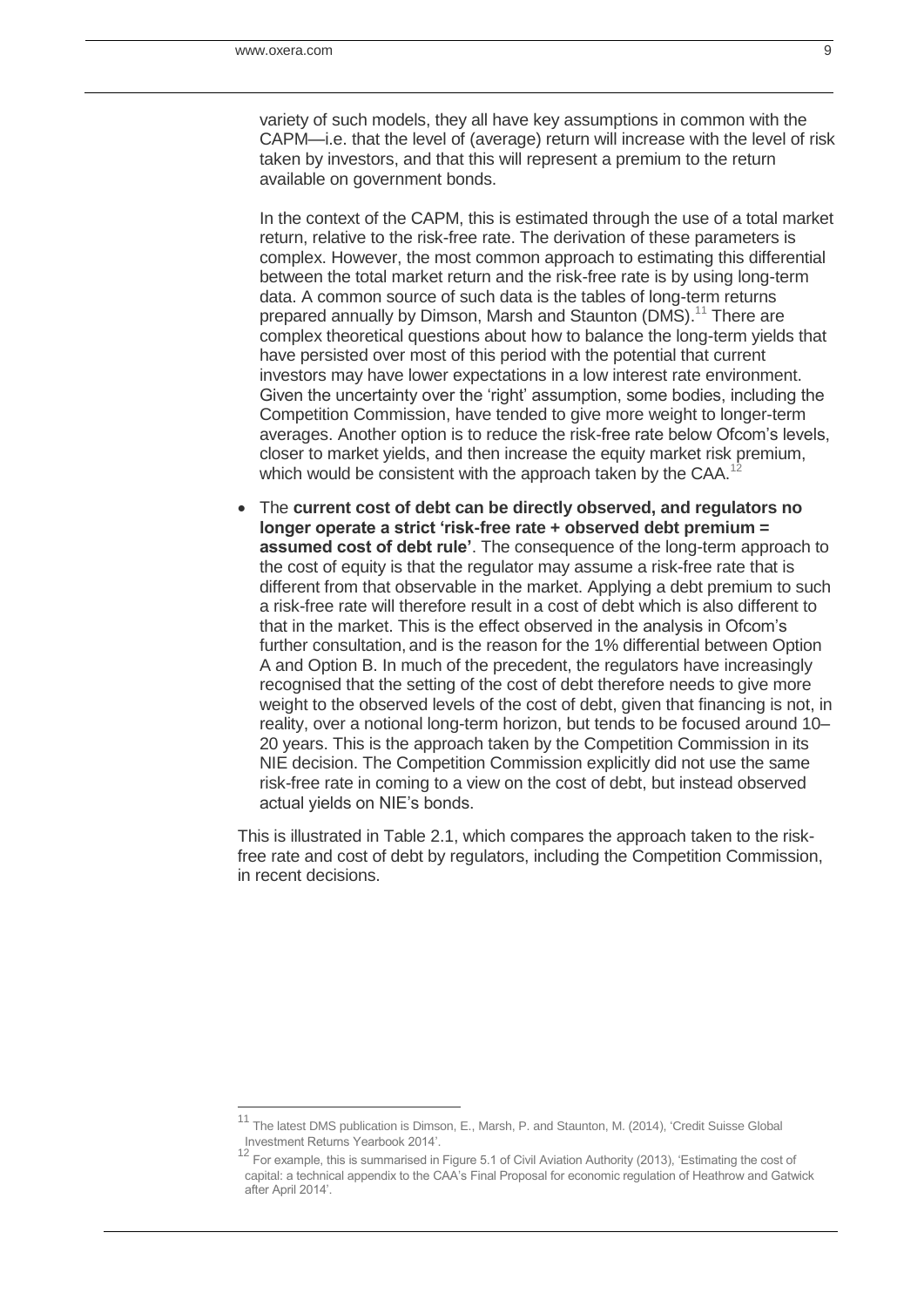#### <span id="page-9-0"></span>**Table 2.1 Recent regulatory determinations and consultations: financing costs**

| <b>Regulator</b>                | <b>Risk-free rate</b>          | Cost of debt<br>(pre-tax level and methodology)                                     |
|---------------------------------|--------------------------------|-------------------------------------------------------------------------------------|
| Competition<br>Commission (NIE) | Based on long-term<br>averages | Based on observed NIE debt and forecast issue<br>costs                              |
| Ofgem (RIIO)                    | Based on long-term<br>averages | Actual cost of debt based on ten-year trailing yields<br>for actual financing costs |
| Ofwat (PR14)                    | Based on long-term<br>averages | Based on 75% embedded debt and 25% new debt                                         |
| <b>ORR (PR13)</b>               | Based on long-term<br>averages | Based on comparator bonds (e.g. HS1)                                                |

Note: All levels given are pre-tax, real, and thus around 0.75–1.25% higher than the equivalent post-tax rates.

Source: Competition Commission (2014), 'Northern Ireland Electricity Limited price determination. A reference under Article 15 of the Electricity (Northern Ireland) Order 1992'; Ofgem (2012), 'RIIO-GD1: Final Proposals Finance and uncertainty supporting document'; Ofwat (2014), 'Setting price controls for 2015-20 – risk and reward guidance'; ORR (2013), 'Draft determination of Network Rail's outputs and funding for 2014-19'.

More generally, the assumptions on the cost of debt have fallen faster than the risk-free rate, although there has not been a comparable fall in the debt premium.

Overall, the case made in Ofcom's further consultation that UK regulatory precedent supports using the spread approach (Option A) appears to rely largely on Ofcom's own approach to determining the cost of debt, in a market where gearing is generally lower and the choice of the cost of debt has a smaller impact on the WACC. The other major UK regulators appear to take approaches that read across less clearly to Option A, as applied by Ofcom.

## **2.5 Unreliability of current yields**

Ofcom also gives weight to the potential unreliability of current yield data. In highly volatile markets, there is a risk that short-term yields may not be a good proxy for longer-term yields. Ofcom states:

This seems primarily to be because our risk-free rate estimate in the spread analysis is higher than observed gilt rates currently available in the market, as we consider we should be cautious about interpreting the evidence on index-linked gilts since a number of temporary distortions may be affecting the data.<sup>13</sup>

Overall, we consider that the extent of these distortions now appears to be relatively small in the context of the ALF decision. It is undoubtedly the case, as noted in the previous section, that current yields are different from longer-term averages. However, this shift in rates is no longer short-term in nature. [Figure](#page-10-0)  [2.3](#page-10-0) illustrates this.

j

<sup>&</sup>lt;sup>13</sup> Ofcom's further consultation, para. A10.26.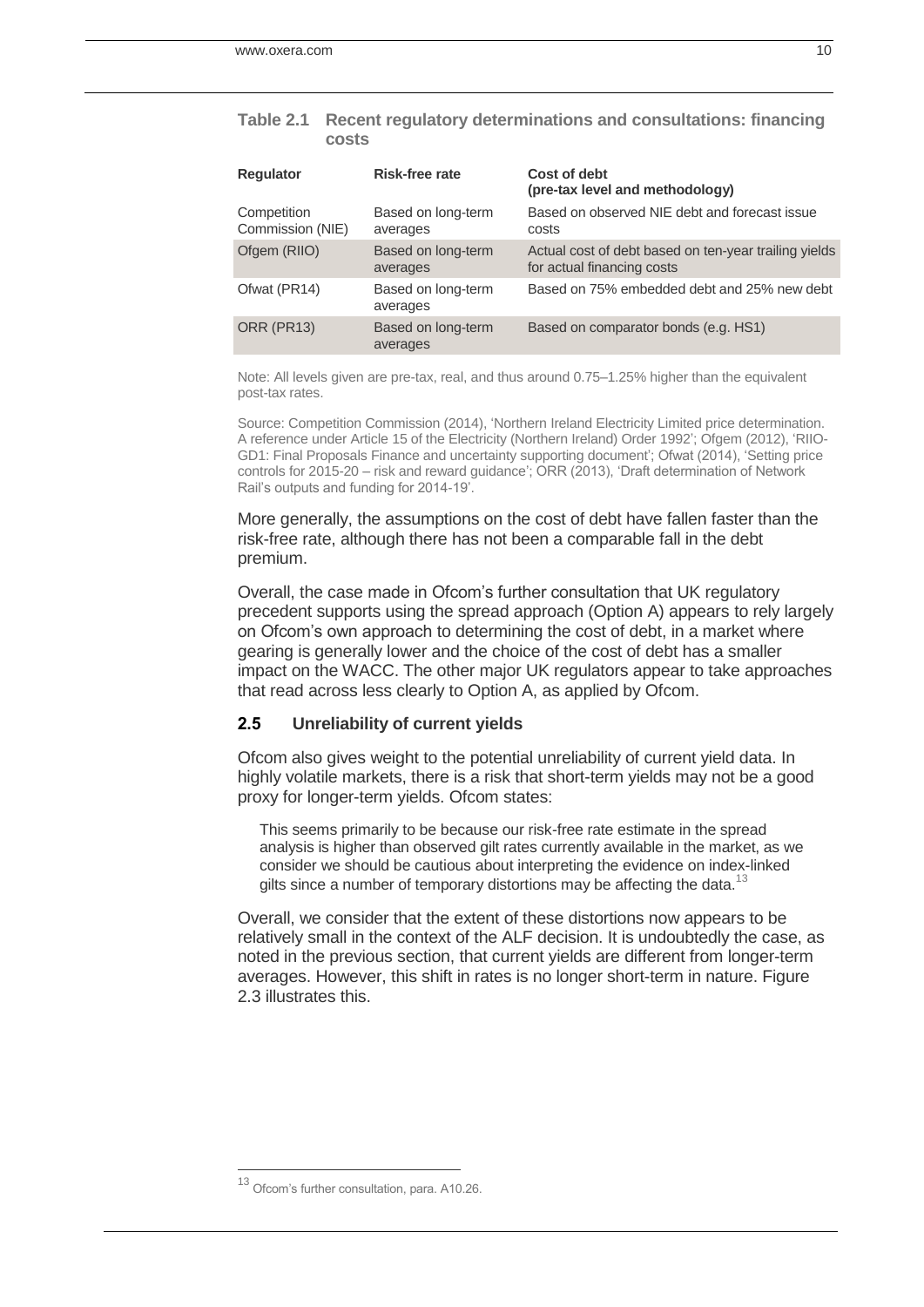

<span id="page-10-0"></span>**Figure 2.3 Government yields and volatilities over the last five years**

In particular, [Figure 2.3](#page-10-0) shows that the nominal yields (used by Ofcom for Option B) have been relatively benign in recent years. In addition, there is no evidence that rates are unusually volatile at present. The volatility of yields tends to fluctuate over time, but is currently at a five-year low.

In any case, short-term fluctuations can be managed through the choice of an average of yields over a range of dates. For example, ORR applied an average of yields in coming to Network Rail's actual cost of debt, applied in setting price controls for CP5.

### **2.6 Conclusion**

Our assessment is that Ofcom gives too much weight to the arguments for longer-term averages in the specific context of setting an ALF that would result in the MNO being indifferent between paying the ALF or paying the lump sum upfront.

Generally, our discussion above indicates that the arguments for applying a spread approach based on a longer-term average for the cost of debt are not as strong or as clear as presented by Ofcom.

We also discuss above that Ofcom's assumptions both around the relevance of precedent (NIE in particular) and the uncertainty over market data are not strongly supportive in respect of its actual decision.

The case for Option A is largely that:

- Option A is consistent with Ofcom's precedent for setting the cost of debt, in a different context (charge controls);
- setting a level based on today's rates may underestimate the actual average cost of debt over a 20-year period, if today's yields represent a distortion from longer-term averages.

Source: Datastream and Oxera analysis.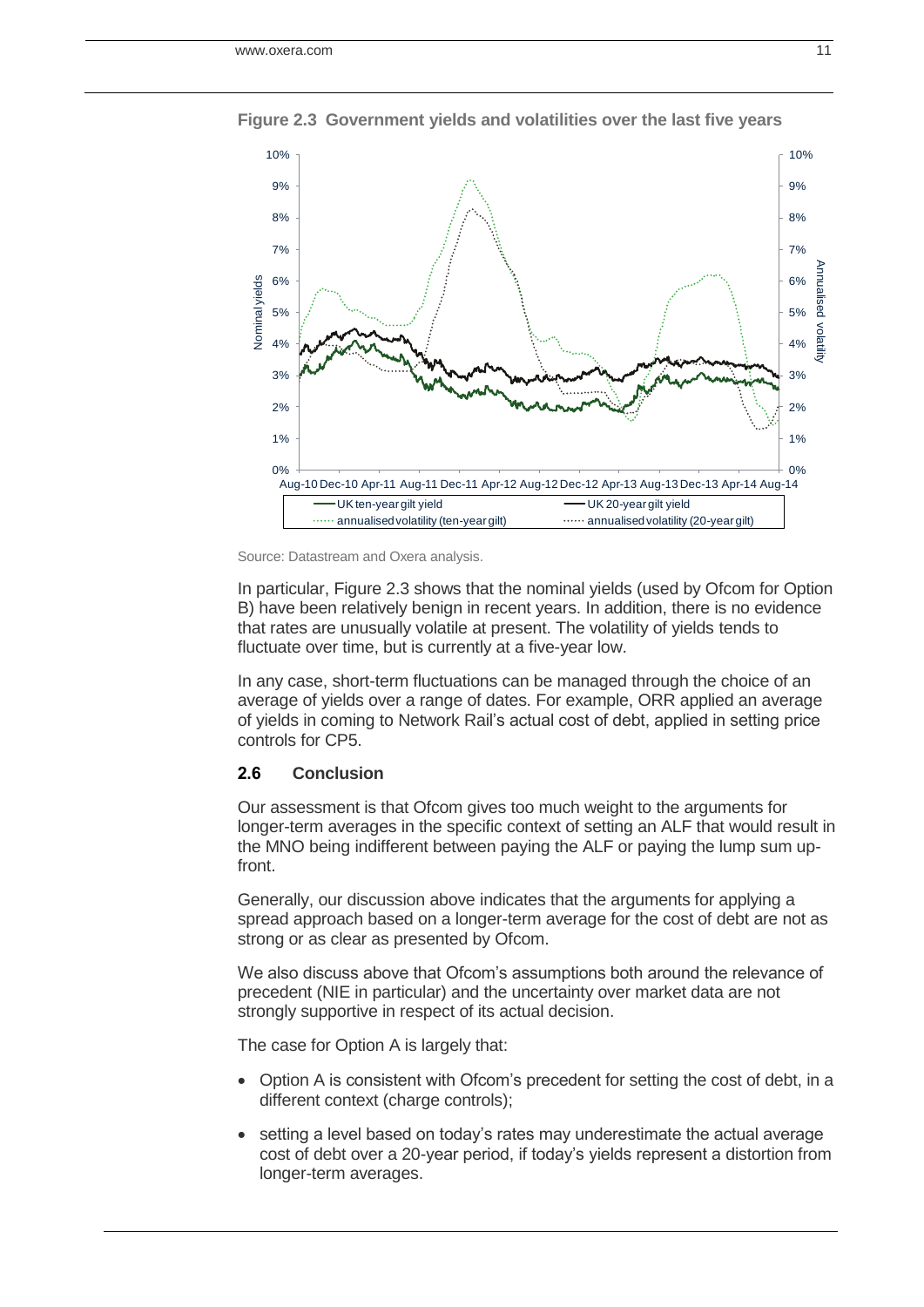The case for Option B is as follows.

- Option B is the only level (of the two options presented by Ofcom) that seeks to achieve indifference, as stated by Ofcom to be its intention for the ALF. This intention could be tested by considering whether a notional MNO would actually be indifferent if offered the choice to take on the ALF obligation or a lump sum.
- Unlike for MCT or other charge controls, there is no opportunity for Ofcom to choose an approach to the cost of debt that can be changed over the period, should it become apparent that yields are different from expected.
- Setting a level based on current yields is more consistent with the majority of recent regulatory precedent for the cost of debt, which now tends to give weight to observations of actual debt yields.
- Given the context of the ALF, this approach would be applied by using yields today or over a short-term period, either of which would point to similar yield levels.

On balance, while there may be some arguments for a longer-term average, our conclusion is that, in the context of the ALF proposal, and the choice of a cost of debt in particular, these arguments are outweighed by those in favour of a current yield. In other words, in balancing Option A (2.6%) and Option B (1.6%), we would expect Ofcom to choose a rate at or close to Option B (1.6%). The actual approach of choosing 2.6% appears to err significantly towards the risk of setting the ALF too high. It is therefore at odds with both the indifference principle and Ofcom's approach (stated elsewhere) of being conservative in its choice of ALF.

We would also note that, in other areas discussed below (the choice of maturity of comparator bond, and the choice of CPI), it could be argued that 1.6% represents a relatively high assumption for the current cost of debt (post-tax, real), and therefore that this further increases the potential for error from choosing Option A—i.e. 2.6%.

Overall, we consider that the use of a discount rate for the ALF needs to give more weight to current yields than Ofcom's approach, if it is to provide indifference to an investor.

Given that the difference between the two rates appears to be at least 1%, the use of Option A (2.6%) would create a significant wedge between the ALF financing costs and the MNO's actual financing costs, and the use of Option B (1.6% in Ofcom's analysis) would be more consistent with the indifference principle.

By contrast, the choice of Option A would create distortions between a 'lumpsum payer', such as BT, and an ALF payer, and therefore would be less consistent with Ofcom's wider duties around providing efficient competitive signals to the market.

# **3 What is the 'right' discount rate?**

This section considers the actual duration of the ALF versus the implied assumed duration that Ofcom has reflected in its derivation of an appropriate cost of debt for Option B, and an appropriate spread for Option A.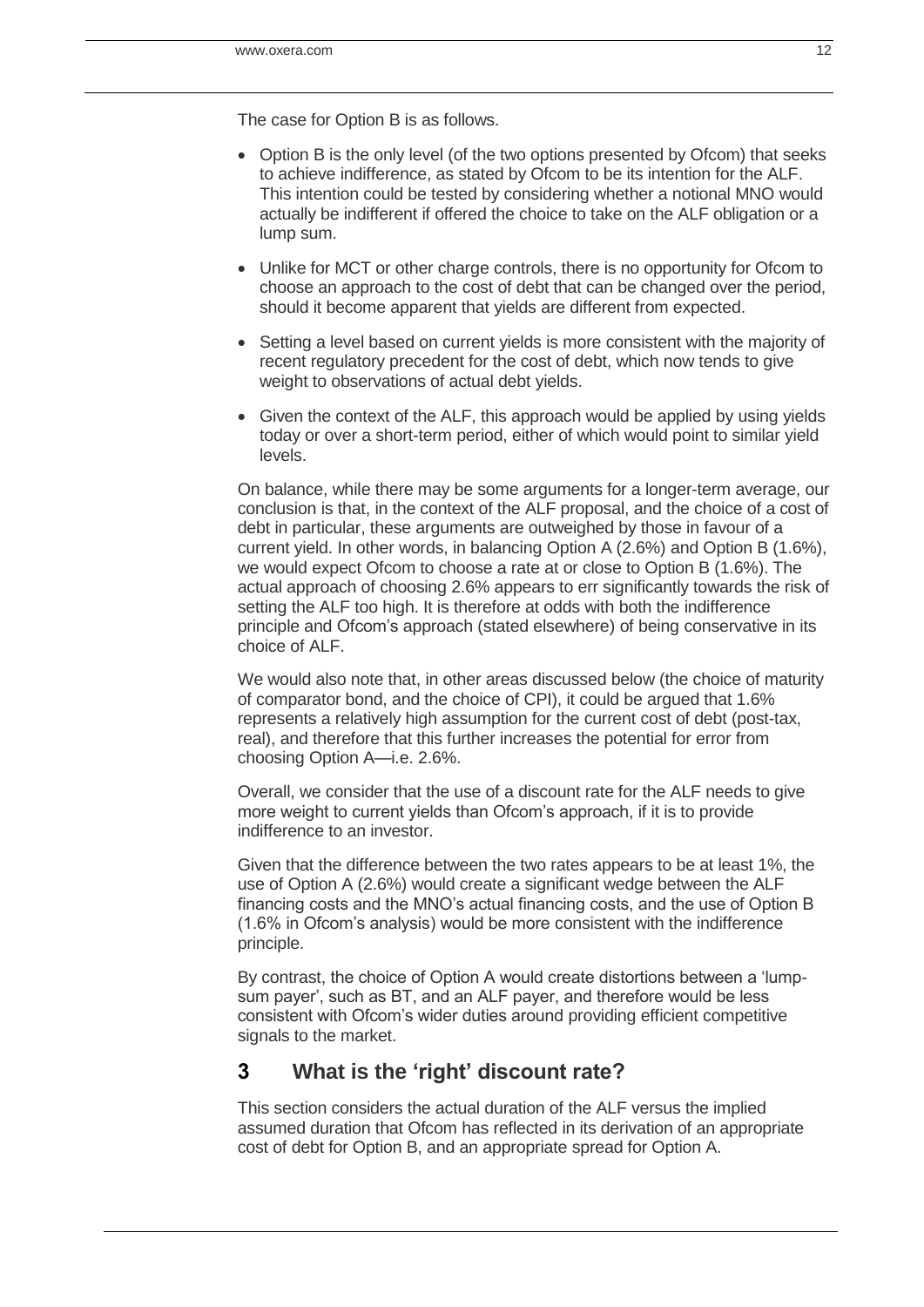In coming to its assessment of the cost of debt, Ofcom applies a comparator set of long-term bonds. The sample applied is based on the following criteria:

a sample of the sterling denominated debt of each MNO parent company with a maturity date at least 20 years in the future, or with the longest maturity date (whichever is shorter).  $14$ 

Given that all the companies have relatively long-dated bonds, the consequence is that Ofcom assumes an average life of bonds of around 20 years.

While the ALF has a life of 20 years, its 'average life' is, however, significantly shorter than a 20-year bond, the principal of which is repaid at maturity. 50% of the ALF (or over 50% in present value terms) is repaid within ten years of the start date.

Where the term structure of debt means that longer-term bonds have higher yields, as is normally the case, this implies that Ofcom's cost of debt is higher than that which an investor would apply to the ALF. This was illustrated in Oxera's original report, which demonstrated the term structure of Vodafone's debt, and in particular that the spread to benchmark yields increases with the yield to maturity, as investors take increased credit risk. [Figure 3.1](#page-12-0) illustrates the total yield on Vodafone bonds for different maturities.



<span id="page-12-0"></span>**Figure 3.1 Yield on Vodafone debt for different maturities**

Note: Market information as at 26 September 2014. This analysis is based on a combined picture of total nominal yields across bonds denominated in GBP, USD and EUR.

Source: Bloomberg and Oxera analysis.

[Figure 3.1](#page-12-0) illustrates that, based on an assessment of Vodafone debt, the yield of a notional 10–15-year bond could be as much as 1% below that of a 20-year bond.

This can be demonstrated to apply to both the underlying benchmark government yields and the spreads paid by Vodafone. A similar picture is

j

Ofcom's further consultation, para. A10.10.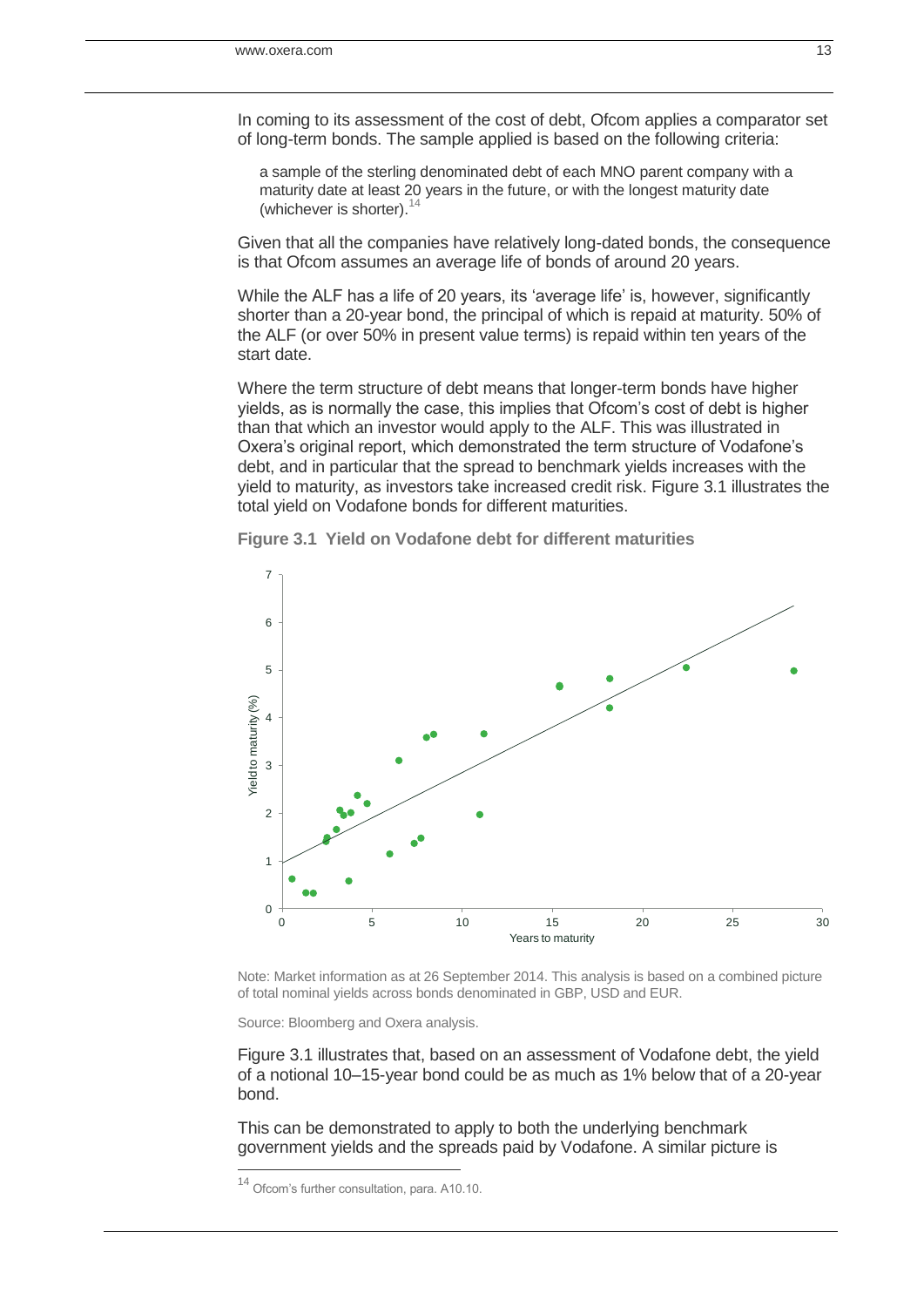observed for government benchmark yields, with longer-term bonds having higher returns than shorter-term bonds [\(Figure 3.2\)](#page-13-0).



<span id="page-13-0"></span>**Figure 3.2 Benchmark government yields for different maturities**

There appears to be a premium of around 0.25–0.65% for longer-term (20-year) bonds, relative to a 10–15 year bond. In assessing Vodafone's term structure, this is combined with a higher debt premium (spread) for longer-term corporate debt. [Figure 3.3](#page-14-0) provides an update of Oxera's analysis of the spreads on different maturities of Vodafone debt.

Source: Bank of England and Oxera analysis.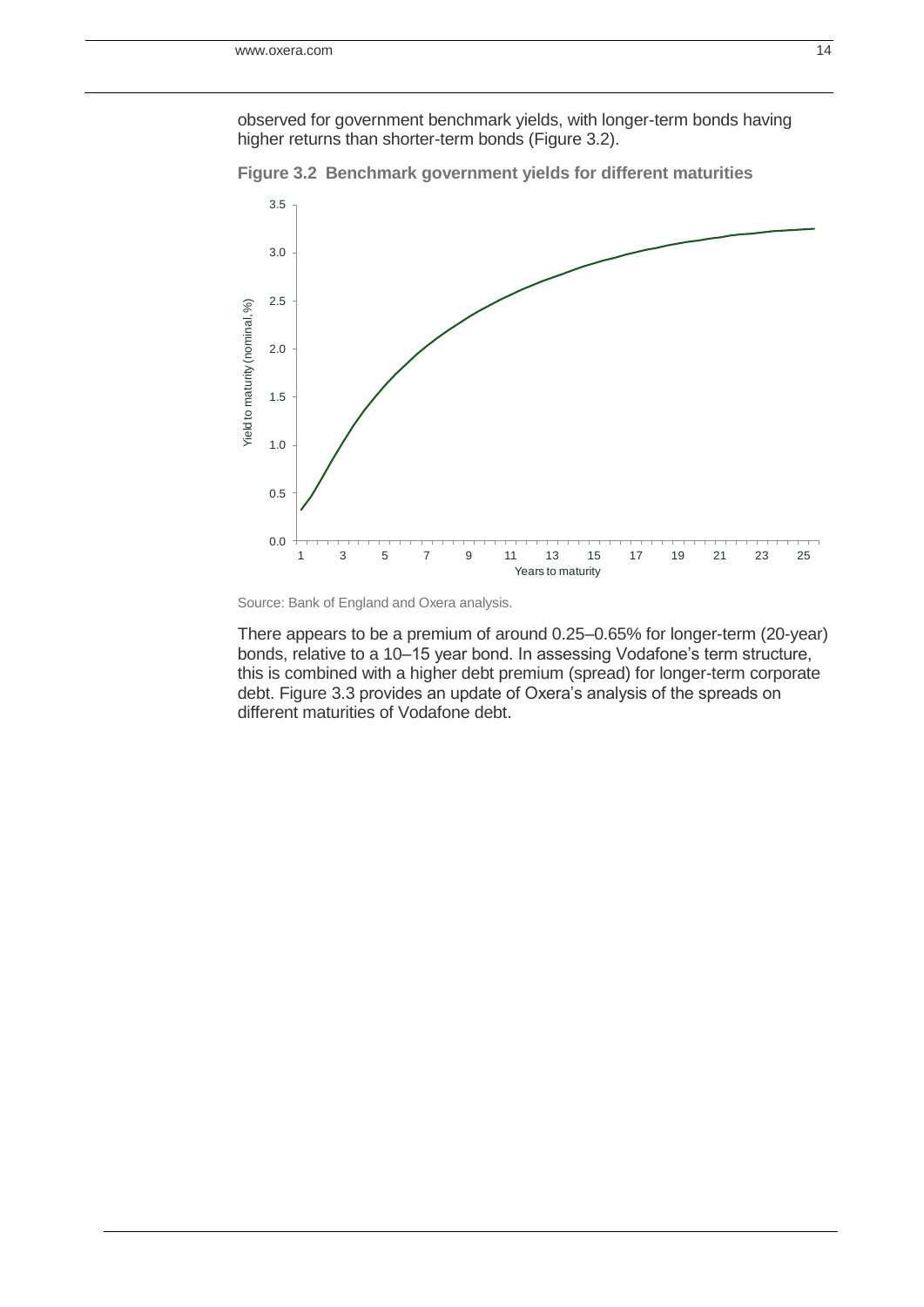

<span id="page-14-0"></span>**Figure 3.3 Spreads on Vodafone debt for different maturities**

Note: Market information as at 26 September 2014. Vodafone bonds are denominated in EUR, GBP or USD. The spreads are obtained from Bloomberg and are calculated relative to their relevant benchmarks.

Source: Bloomberg and Oxera analysis.

j

Together these graphs indicate that, in all cases, a higher yield is paid for longerterm debt, and therefore Ofcom's approach to determining the current market rates is not conservative, but will actually over-state the level of the cost of debt. **The combination of the increase in the risk free rate and spread relative to the risk free rate indicates that the cost of debt for a 20-year bond appears to be potentially 0.75–1% higher than for a 10–15-year bond.**

In practice, a more exact analysis of the differential between the 20-year bond yields and the notional yield on a 'lease-like' ALF obligation over 20 years can be calculated by considering the implied average yield based on the annual discount rate that would be applied to each year's payment under the ALF (see Appendix A1). This can be derived from the term structure of Vodafone's debt (or comparators' debt), which provides an individual discount rate for each year's ALF payment. **The implication of this analysis is that the average cost of debt for the ALF payments would be very close the yield of a 12-year bond**. 15

In summary, this analysis suggests that the most appropriate average cost of debt for an ALF, which is financed over 20 years, would be based on a 10–15 year bond, with detailed analysis of the term structure indicating a rate close to 12-year yields.

Given that longer-term yields (over 20+ years) are higher than medium-term (10–15-year) yields, this results in a lower cost of debt estimate. Relative to Ofcom's approach, we estimate that the cost of debt under Option B should in practice have been around 0.8% lower (pre-tax, real), or around **0.64% lower** 

<sup>&</sup>lt;sup>15</sup> Based on the current term structure of benchmark yields, the present value of the ALF payments, using the appropriate discount rates for each year of the ALF payment, is consistent with the present value of the ALF using a 12-year bond rate.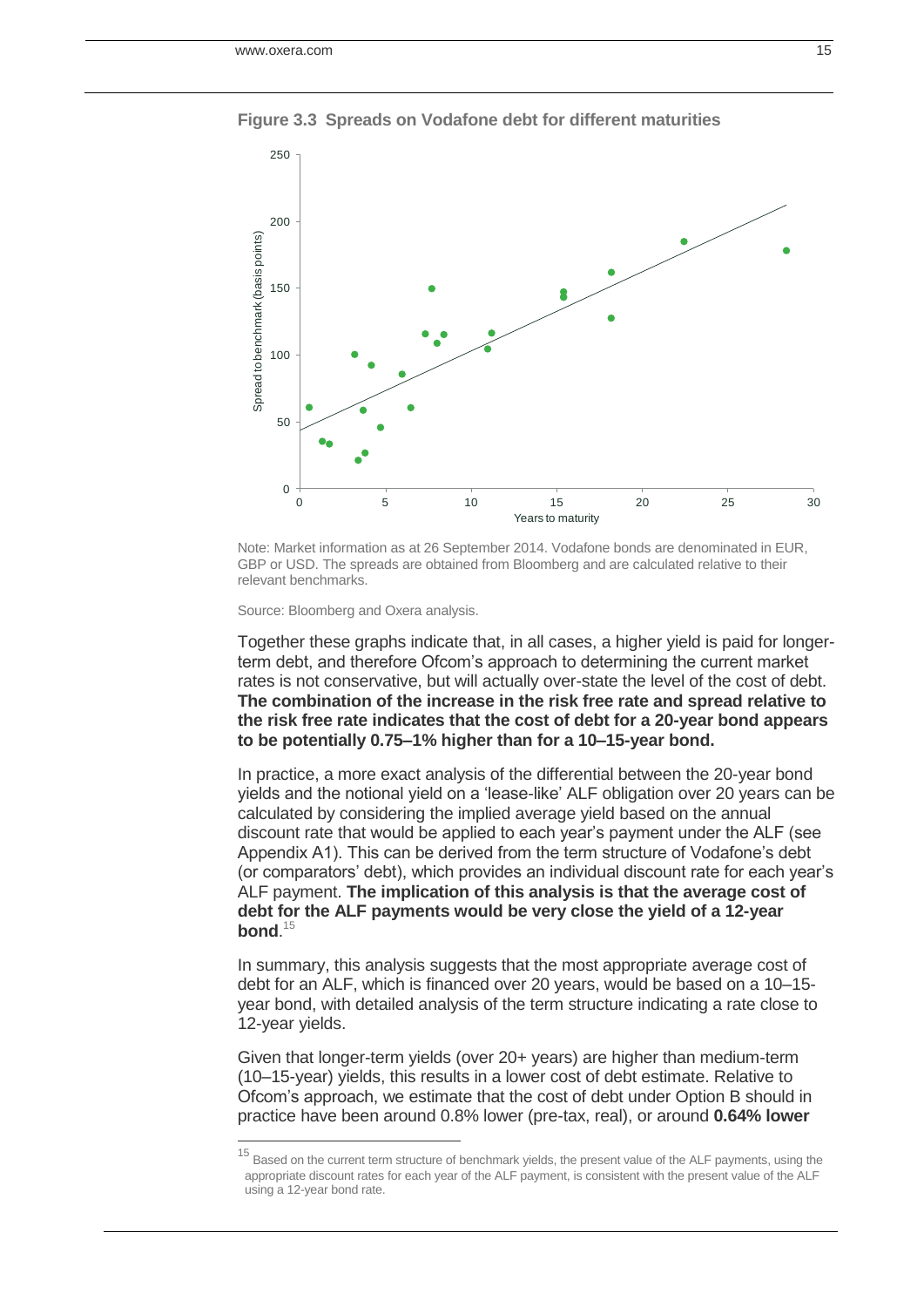**(post-tax, real).** In summary, the appropriate rate for Option B should be closer to **1.0%, post-tax real**.

In its approach to Option A, Ofcom is not applying longer-term rates, and therefore the rate is notionally indifferent to the maturity of debt benchmark that is used. However, this in itself demonstrates the inconsistency of Option A, as it implies that the actual financing cost of the ALF and the choice of discount rate are independent. The appropriate cost of debt that promotes indifference, and is therefore neutral between lump-sum payers and ALF payers, must reflect that actual financing position, and therefore should give most weight to Option B.

The increased difference between Option A and Option B identified by Oxera therefore demonstrates that the impact of giving too much weight to Option A is higher than estimated by Ofcom.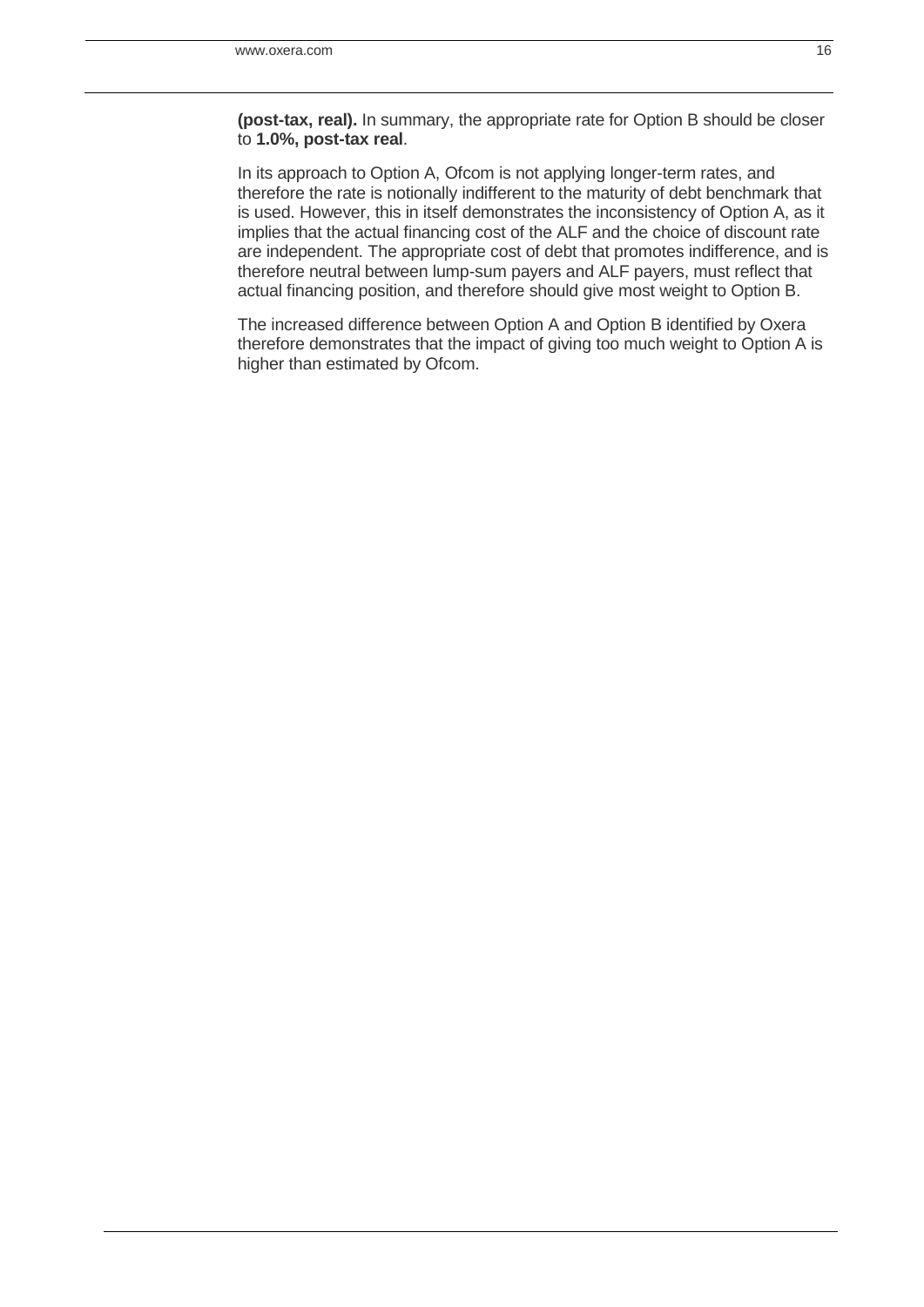# **A1 Additional evidence on the ALF cost of debt**

As highlighted previously, the 'average life' of the ALF might be materially different from the period over which the payments on it are made. This appendix briefly demonstrates this using a simplified example.

[Table A 1.1](#page-17-0) shows the financing conditions for providing a hypothetical £100 loan for a 20-year period with a 'lease-like' repayment schedule comparable to the ALF. Our modelled repayment schedule comprises a constant principal repayment together with a financing cost, resulting in a total repayment that increases with expected inflation on an annual basis.

As shown in the table, there are two methodologies under which the present value of such a loan will be £100 today:

- **either**: if calculated as a series of individual repayments discounted to today at the individual financial costs (e.g. 1.0% for the first year's repayment, increasing to over 4% for the repayments in years 14–20);
- **or**: if calculated using a single equivalent interest rate across the period of 20 years (effectively the weighted average). It can be calculated that the single interest rate necessary to meet this condition would be 3.8%. As highlighted in the table, this rate would be similar to the cost for which Vodafone could issue a 12-year bond, and is 0.8% lower than the assumed cost of debt for a 20-year bond.

Therefore, it is evident that Vodafone would be able to finance the ALF at a materially lower cost than that of a 20-year bond, and closer to that of a 12-year bond. This implies that Vodafone would not be indifferent between a lump sum and future payments proposed by Ofcom until the discount rate reflects the cost of debt at which Vodafone is actually able to finance these payments.